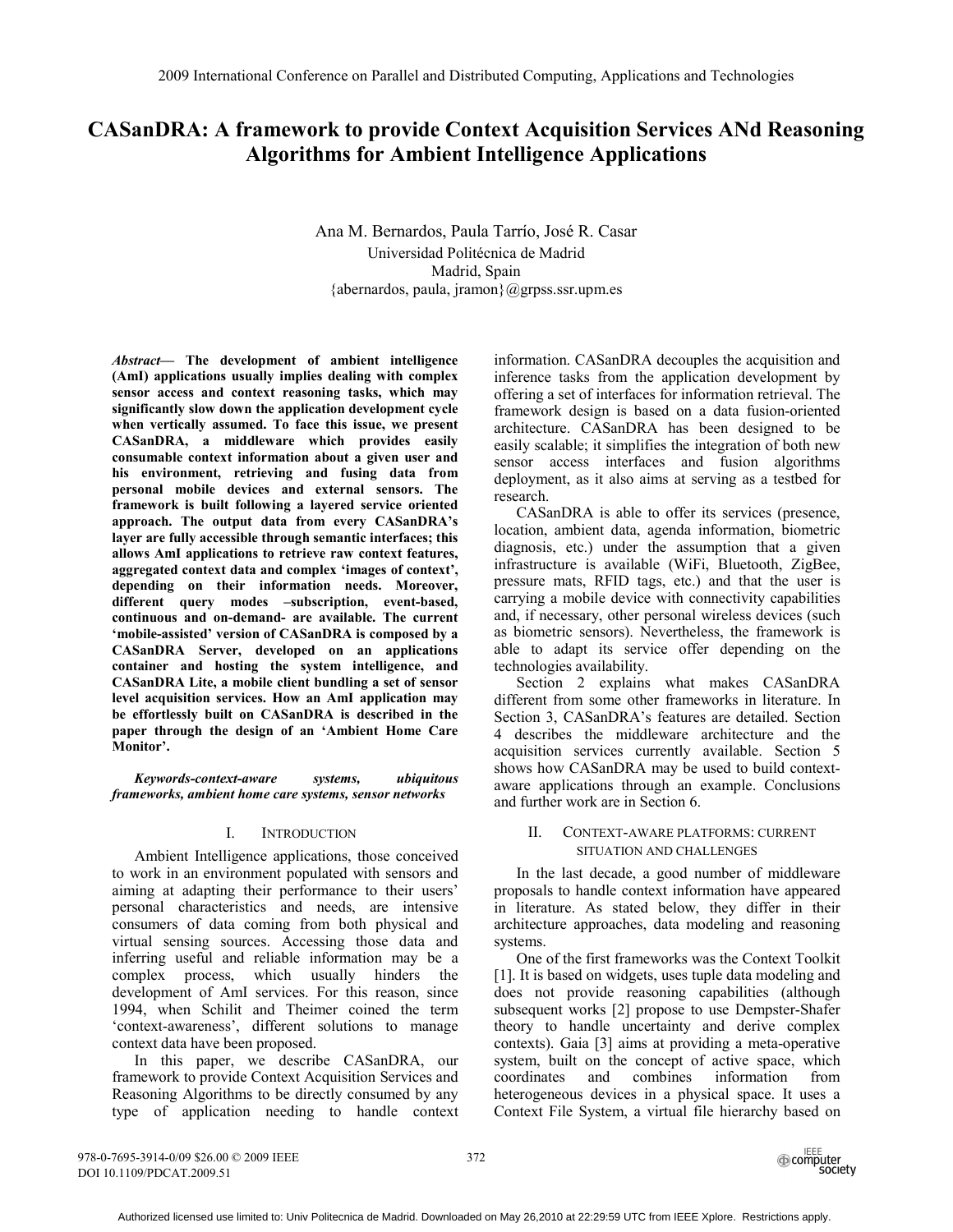context information tags, which structures directories on the context predicates. Solar [4] is an event-based architecture, composed by stars and planets. Stars handle external application subscriptions to event and planets execute Solar's operators (filters, transformers, mergers and aggregators). Each application needs to be able to build an operation tree to gather and aggregate the context information it needs. CoBrA [5] is an agentbased architecture. The context broker agent maintains a shared context model for the rest of agents in the space. It performs rule-based inference on OWL language. The Context Manager Framework [6] has a central context manager which uses a blackboard and fuzzy logic for reasoning purposes. SOCAM [7] uses ontologies for context modeling and reasoning, as it aims at converting physical spaces into semantic ones. CORTEX [8] configures distributed sentient objects, independent software components capable of acquiring context data and performing inference. These components share information with nearby objects which are dynamically discovered. CoCA [9] and MARKS [10] faces context management in ad-hoc networks.

There are also some proposals of device-centric middlewares. MobiPADS [11] proposes an architecture based on mobilets, structures composed by a master (in the phone) and a slave (in a central server). Citron [12] is conceived to be fully operative in the mobile device: it uses a blackboard approach to handle information from workers (which access sensors), which is represented in tuples in the citron space.

Apart from these contributions, many other exists: ALICE, Aura, CARMEN, CARISMA, Capnet, Cooltown, EasyLiving, LIME, MiddleWhere, MiLaN, Mobiware, one.world, Oxygen, TSpace, CASS, TEA, WildCAT, XMIDDLE, MoCoA or CoSAr.

In spite of diversity, there is not an accepted methodology to handle the development of contextaware applications, even if it has been recognized that a unified treatment both of data models and architectures would accelerate the production of AmI context-aware services. CASanDRA is built following a serviceoriented application-centric approach, aiming at providing simple semantic interfaces. That means that on-line access to its services, just by using http queries, making possible to connect a whole environment and its inhabitants transparently to the Internet.

## III. CASANDRA DESIGN PRINCIPLES

# *A. CASanDRA philosophy for 'cloud context aware services'*

CASanDRA aims at facilitating the deployment of AmI applications hosted by external service providers in remote servers. The framework provides a set of functionalities that simplify the access to context data which are gathered through mobile and personal

devices and the networks around them. That means that third parties developing context-aware software do not have to deal with acquisition, communications and general inference tasks, but just define their context information needs to receive context data updates, or query the system for specific data. With this approach, we are assuming that context-aware services will not necessarily be natively installed in the device, but will be developed as Internet services, accessible through a data connection. Nevertheless, native applications may also profit from CASanDRA services.

## *B. Components*

The framework is shaped into two different components: CASanDRA Server and CASanDRA Lite. CASanDRA Server is the infrastructure component, which hosts inference, user registry and consumer application registry. The structure and interfaces defined for CASanDRA Server make its replication easy, so it is possible to have a 'cluster' of distributed servers to host different fusion and inference algorithms. Additionally, CASanDRA Lite is a client performing acquisition tasks enabled by the mobile device sensing capabilities (e.g. acceleration measurements from in-device inertial systems, nearby networks signal strength measurements, etc.). This component may also perform light inference functions (e.g. in-device activity estimation, etc.).

## *C. Service Oriented Architecture*

The architecture of CASanDRA is inspired in the SOA paradigm, following its key concepts of 'visibility', 'interaction' and 'effect' for the framework's capabilities and basing on 'services' to build these capabilities. As defined in the standard [13], a 'service' needs to be able to perform work for another, specifying the work offered for another and also offering to another to perform the work. CASanDRA services have interfaces to be externally invoked, and publish their functionalities for applications to use them.

## *D. User-centric approach*

In CASanDRA, the control of data acquisition and transfer procedures always remain in hands of the target user, as he/she will have control over CASanDRA Lite functionalities and will handle which applications can access CASanDRA services, and when and how they will be able to do it. Moreover, the user will be able to set external context providers to enrich his personal context data. CASanDRA is also prepared to deal with external sources of context data in a transparent way for data providers.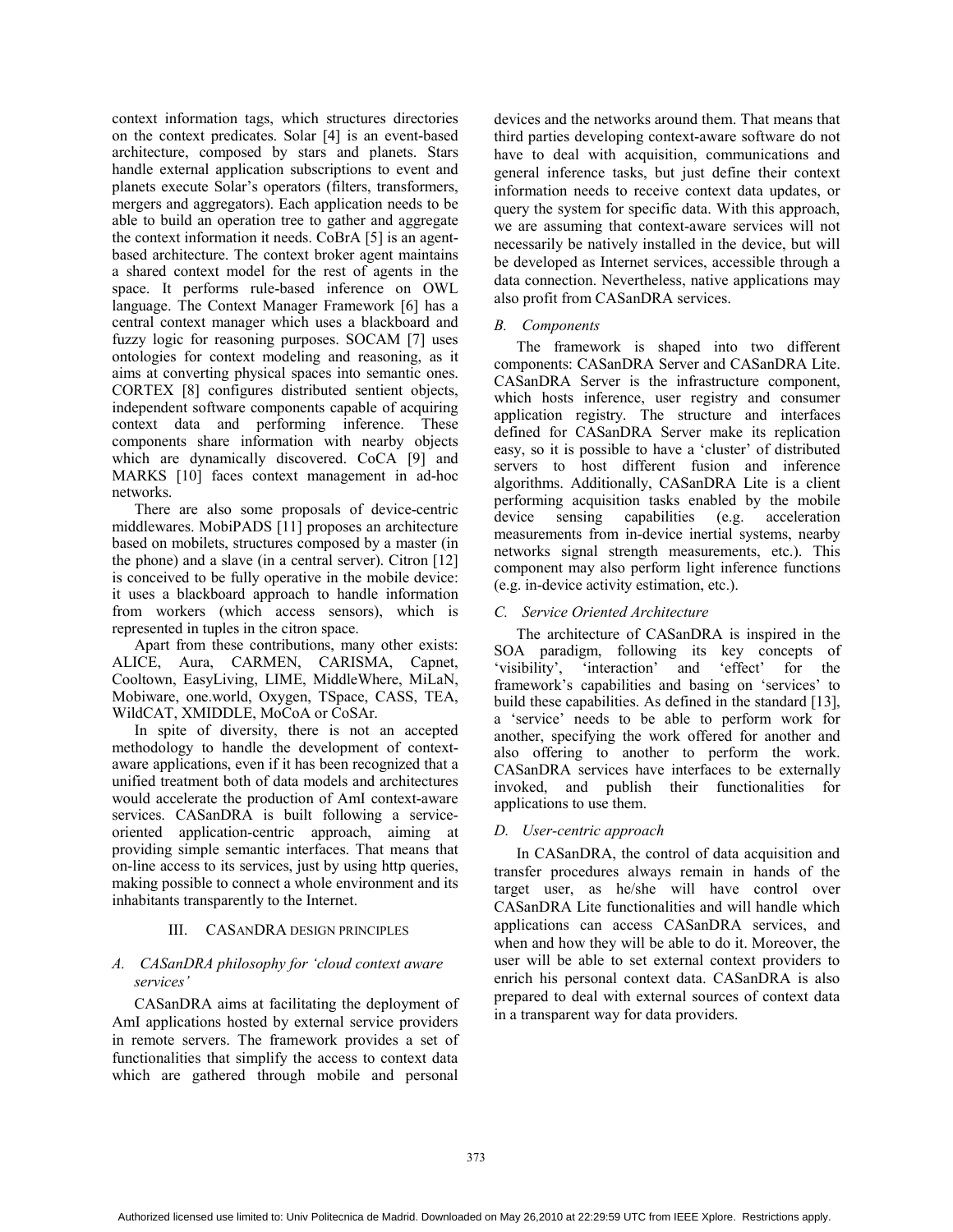

Figure 1. CASanDRA architecture.

## *E. Fusion services*

CASanDRA is conceived to host different data fusion services, which may compute both simple context features (such as location or activity) but also complex context 'images', describing, for example an 'emergency' status.

## *F. Data interfaces*

Standardized interfaces at different levels of abstraction allow applications to access context data in their raw form but also in an aggregated way. For example, it may be possible to access three-axis acceleration data coming from a mobile device to externally compute the user's activity, but also to use CASanDRA's user's activity estimation service. Semantic technology (XML) makes data access possible in a standardized way.

#### *G. Information retrieval methods*

CASanDRA facilitates a consumer application to recover context information through different procedures. The first mode is by querying a particular service for information whenever the application requires it, in a continuous or in an occasional call. For example, the first mode is suitable to receive heart rate samples from a wireless heart monitor to build an electrocardiogram, while the latter is suitable to query for location in a given moment.

Apart from these modes, it is also possible to subscribe to a service in order to receive periodic updates for a given context information. Moreover, the application may also establish conditions for CASanDRA to evaluate and trigger notifications to the consumer applications when context changes (events) are detected.

## *H. Quality of context*

Dealing with uncertainty is a fundamental issue when handling context information, so being aware of the information quality is needed to allow the consumer applications correctly reason on their own purpose. As a consequence, quality of service is directly related to quality of context in context-aware applications. CASanDRA aims at handling quality of context by offering context data together with a reliability parameter. For example, see Figure 2b for the case of a proximity ZigBee location method providing its probability of estimation correctness.

## IV. THE CASANDRA FRAMEWORK

## *A. Architecture description*

CASanDRA structure is represented in Figure 1. It partially implements the fusion architecture described in [14] The CASanDRA stack is composed by three main layers: the acquisition layer, the fusion layer and the presentation layer.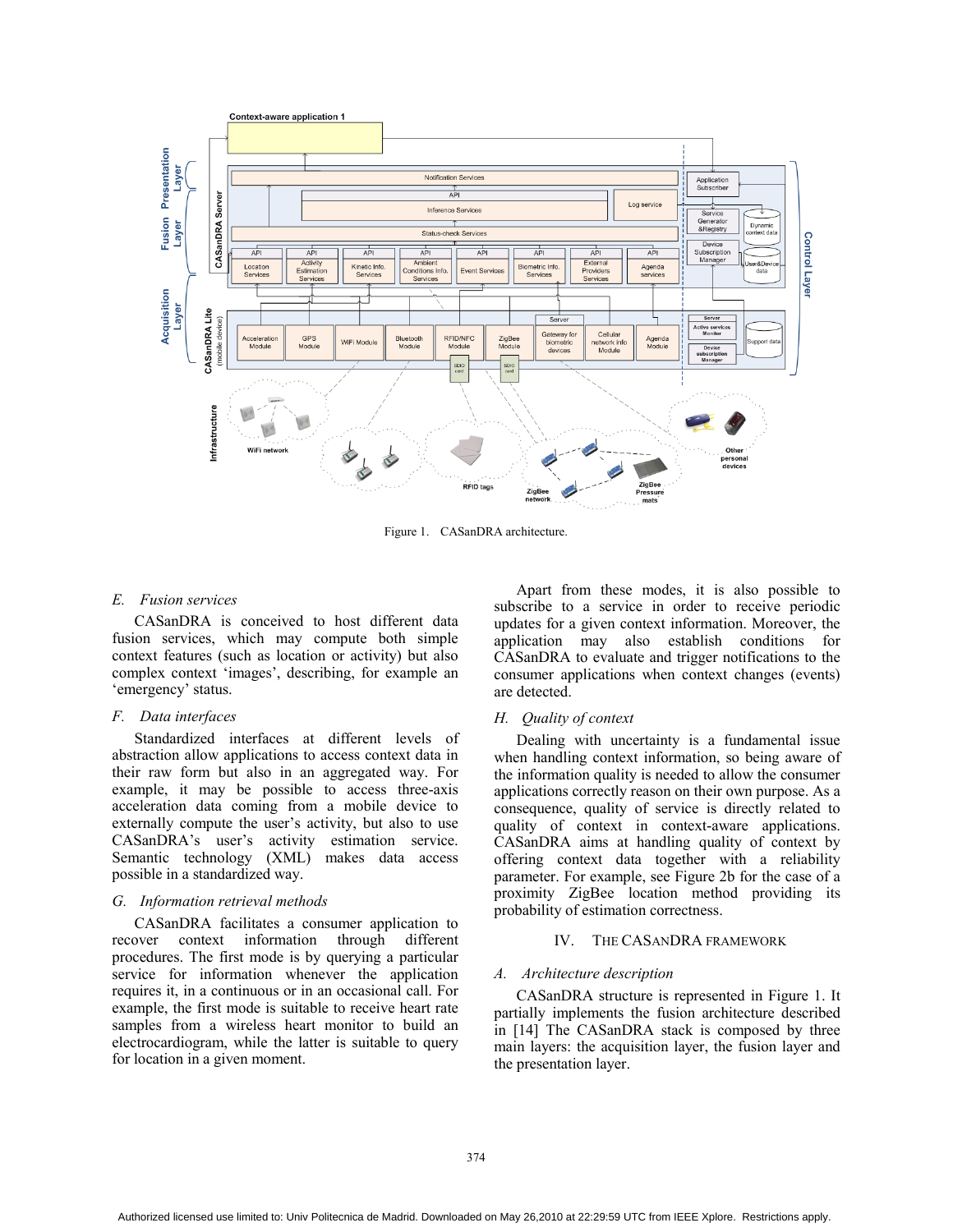The acquisition layer is divided into the Server and the Lite components, and it hosts the lowest access functions to sensors, preprocessing and signal adequacy functions. The fusion layer performs feature extraction and upper level context inference. The presentation layer includes the notification processes.

Additionally, a vertical control layer hosts the functionalities needed to handle the query methods (ondemand, event-based, subscription and continuous modes). Available services are implemented into servlets, which may be invoked and executed from and external consumers (see Figure 2b for an example).

The CASanDRA Service Registry makes easier to retrieve the information of the deployed services through XML interfaces: sensor type, service description, standard input, communication port for socket connectivity and information retrieval methods may be consulted by invoking <http://[server\_ip]:8180/serviceregistry/getServices>.

CASanDRA's fusion layer is prepared to dynamically generate/activate the available services to check if a certain condition is fulfilled. When using subscription or continuous modes of information retrieval, consumer applications show their needs and the system configures the services to deliver the requested data. For example, if an application needs to watch out if a given user is moving into a specific zone, and this 'location monitor service' is not available, CASanDRA automatically activates it. Afterwards, if other consumer application also needs it, the Subscription Manager will deliver the information to both applications. This process of incremental service composition is represented in Figure 2a, which shows a view of an operational moment in CASanDRA. In the next section, a brief description of some of the available acquisition and fusion services is done.

# *B. Basic context information services*

CASanDRA system bases on an infrastructure which enables retrieving signal strength, beacon events, accelerometers data or biometric signals. On this information, the acquisition layer provides context estimators and the fusion layer is able to enhance them and, additionally, use them to dynamically configure application-specific inference services. Following there is a review of the basic context estimation services integrated in CASanDRA:

1. Location estimation. Indoor location data are provided through algorithms built on top of WiFi, Bluetooth, ZigBee networks and RFID (Near Field Communications) beacon based systems. Depending on the available technologies and the needed accuracy, the 'Location Manager' decides which of them to use. When outdoors, GPS and cell-id are the location technologies. By now, CASanDRA provides signal strength location algorithms (based on real and simulated fingerprinting and propagation models), offering symbolic location (zone-based) and physical location (coordinates). The average error is 2.5 meters for physical location. In Figure 2b, the standard output for the ZigBee location service is shown.

2. Proximity detection. Based on the availability of RFID (NFC) tags which only allow short distance readings, a proximity detection algorithm is offered in CASanDRA. This type of event detection facilitates the use of calibration methods for the location algorithms above. For example, a Least Mean Squares method which aims at adapting a general propagation model to the particularities of the environment may use these fixed tags as beacons.

3. Kinetic information. CASanDRA Lite have a set of functions to access the accelerometers in the mobile device. Those acceleration data are afterwards sent to CASanDRA server. Speed and acceleration are available from this service.

4. Activity inference. CASanDRA aims at having a set of activity inference algorithms, capable of determining if a person is standing, sit, walking, going upstairs or downstairs, in the elevator, etc. CASanDRA server hosts a service which integrates acceleration and positioning data in order to estimate activity.

5. RFID readings detection. NFC tags may contain information embedded in. This service manages readings events and forwards them to upper inference levels in order to manage the content in the tags.

6. Ambient information. Ambient information is acquired from a ZigBee (IEEE 802.15.4) wireless network, which is composed by a number of nodes capable of managing multihop routing.

7. Biometric data access. For some ambient intelligence applications, biometric data from a given user are requested. For this reason, CASanDRA allow to get heart beat rate and oxymetry information from two different Bluetooth sensors. In these cases, the mobile device acts as a gateway, forwarding the data streams into CASanDRA server. When an application is willing to build the electrocardiogram signal, it is necessary to continuously retrieve data. In this case, the mobile device enables a server in one of its ports and CASanDRA server is able to get data from it.

8. Access to virtual sensors. There are many external providers which may store context-related information, which is retrievable through semantic interfaces. It is the case of weather information or services enabling to connect and share real time sensor data from objects. CASanDRA offers an API to register and query those services to opportunistically use the information they provide in upper inference layers.

9. Calendar service. Information about the user agenda may be available both in-device and through virtual sensors (web calendars). This service merges the agenda data coming from both sources.

Each service is described through an HTTP XML API which contain the connection data which to retrieve the context features (Figure 2).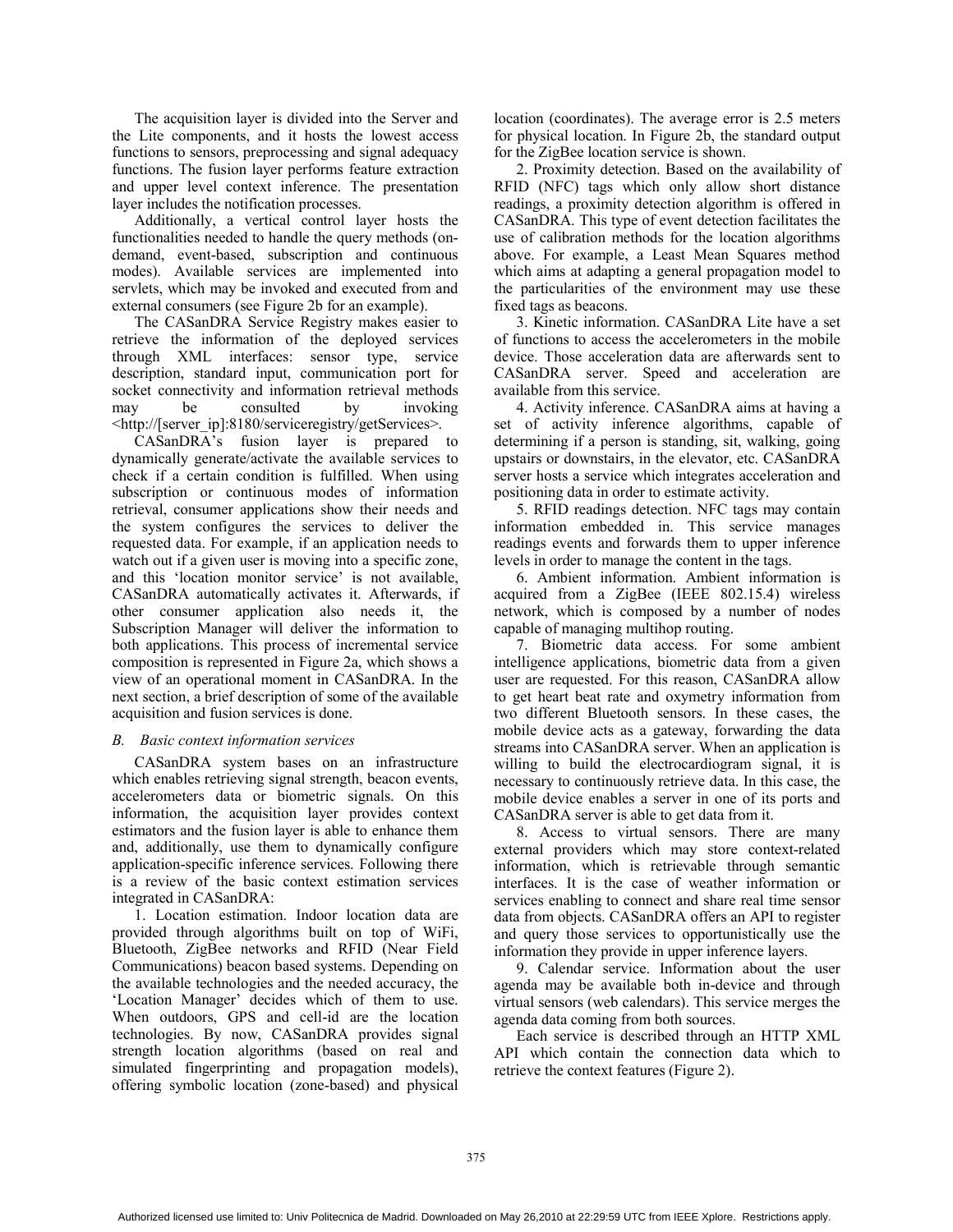

Figure 2. a) Service composition. b) Example of the ZigBee location service XML interface. It is the response to the HTML query http://server\_ip:8180/locationZigbee/proximityProb?id=5.

## *C. Implementation technologies*

CASanDRA Server is implemented in Java, into an application container (Apache Tomcat) running on a Linux server. Databases are built on MySQL. CASanDRA Lite runs in a mobile device, and clusters different type of acquisition software, dealing with low level sensor access (such as RSS measurement, accelerometer access, RFID and ZigBee SD cards access) and acting as a server for special cases. CASanDRA Lite prototype is built for Windows Mobile devices, using different programming languages for sensor access (C#, C++) and the J9 as Java Virtual Machine.

# V. CASE OF USE: AN AMBIENT HOME CARE MONITOR BASED ON CASANDRA

By now, CASanDRA has been used to develop a number of context applications on top of it. For example, CASanDRA has served as a basis for an Ambient Home Care Monitor (AHCM). An AHCM is a system designed to check and give up-to-date information about an elderly to his caregivers. The AHCM service contains the logic to monitor the elderly state, and takes the decision on when it is necessary to deliver an alarm. When no-emergency status is registered, the AHCM periodically generates different messages to be sent and published in the elderly's microblog website (eg. Twitter style), which is available to authorized readers through common mobile widgets and web interfaces.



Figure 3. Components flow for the AHCM service.

The AHCM service has been deployed in our laboratory (Fig. 4), under the assumption that a realistic ambient intelligence home network will count on ZigBee wireless sensors (suitable for location and ambient data acquisition), ZigBee equipped pressure mats (placed at the house entrance and on seats and beds), biometric devices (such as an oxymeter or a heart rate monitor) and RFID tags (in a near future, capable of enabling automatic activation of appliances and services).



Figure 4. Map of an elderly's simulated home.

Table 1 shows some messages that the AHCM posts to the microblog site on the information from CASanDRA. In this case, the AHCM application, demands CASanDRA to configure different services to detect events (see the E legend in Table 2) or receive periodic updates on different sensors (legend S). Figure 5a shows the XML which defines the AHCM needs for information. Afterwards, the AHCM logic decides which messages to post in the microblogging site (Figure 5b).

TABLE I. EXAMPLE OF AHCM LOGIC FOR MESSAGE POSTING. QUERY MODE: (E) EVENT SERVICE, (S) SUBSCRIPTION SERVICE.

| Event                                                                                | Action                                                                                                                         | Microblog message                                  |
|--------------------------------------------------------------------------------------|--------------------------------------------------------------------------------------------------------------------------------|----------------------------------------------------|
| $(E)$ Stepping on<br>the pressure mat at<br>the entrance of the<br>house (outdoors). | On the event detection, the<br>service retrieves the<br>weather forecast from an<br>external provider to<br>complete the post. | 'I am leaving. 34°<br>outside!'<br>'I'm back home' |